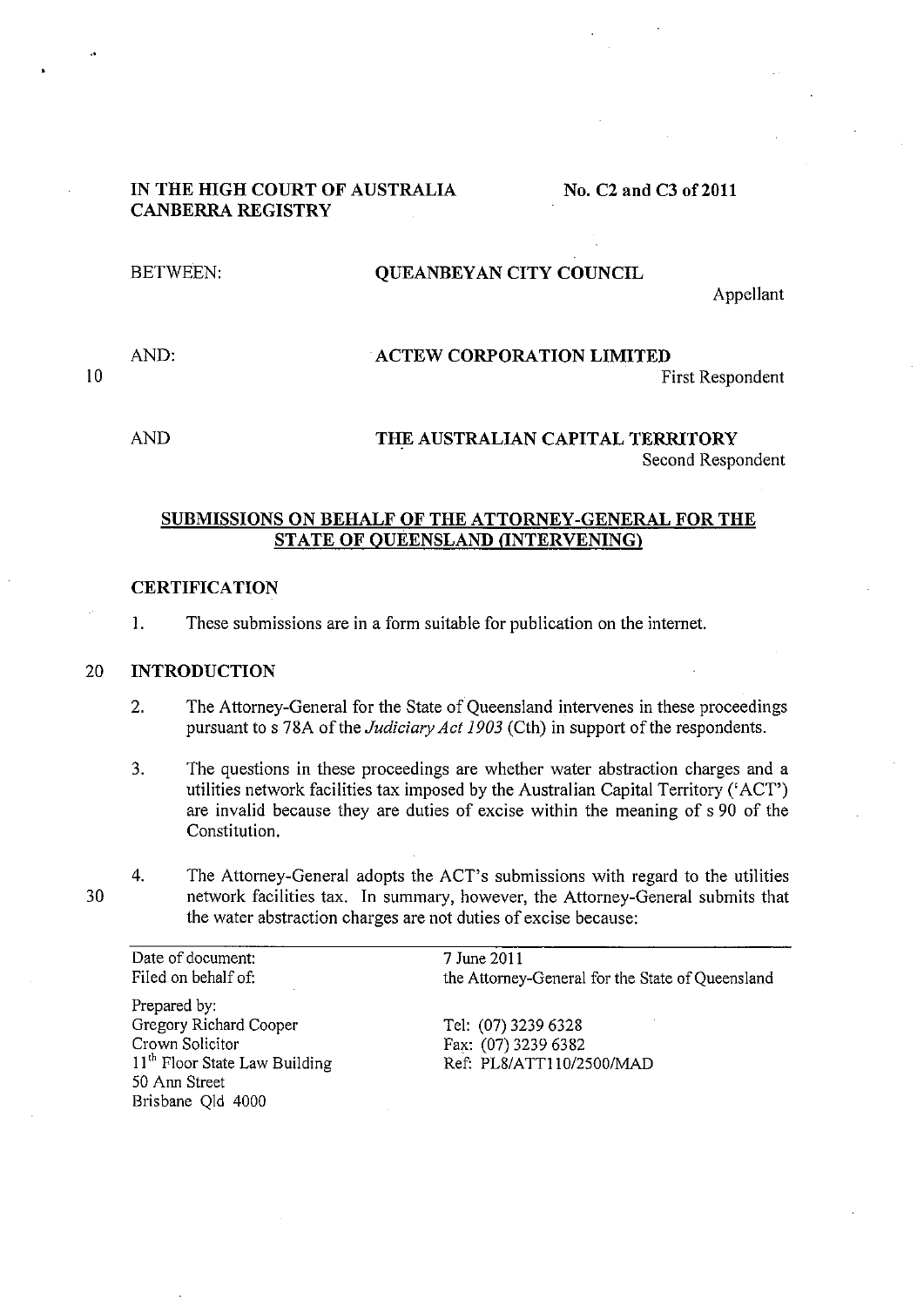- (a) the water abstraction charges are royalties; or
- (b) the water abstraction charges are akin to charges for the acquisition of property;
- (c) in any event, there is a discernible relationship between the value of the water abstraction charge and the value of the water supplied; and
- (d) even if none of the foregoing apply, the water abstraction charges are matters of internal governmental administration rather than true taxes.

#### **THE WATER ABSTRACTION CHARGE**

- 5. The *Water Resources Act* 1998 (ACT) ('the 1998 Act') vested the right to the use, flow and control of all water of the Territory in the  $ACT<sup>1</sup>$  It provided for the grant of licences to take water<sup>2</sup> and made it an offence for a person to take water without a licence, subject to certain exceptions.<sup>3</sup>
- 6. The 1998 Act also allowed the Minister to determine fees, including fees that were taxes, under the Act.<sup>4</sup>
- 7. The *Water Resources Act 2007* (ACT) ('the 2007 Act') repealed the 1998 Act but introduced provisions with similar effect to those mentioned in paragraphs 5 and 6 ahove $<sup>5</sup>$ </sup>

8. Pursuant to provisions of the 1998 Act and the 2007 Act, the Minister set water abstraction charges. These were initially set at 10c per kilolitre in early 2000. By 1 July 2005, the charge had been increased to 25 cents per kilolitre.<sup>6</sup>

30 9. On I July 2006, however, the charge was increased by 30 cents per kilolitre to 55 cents per kilolitre. It was then reduced to 51 cents per kilolitre from 1 July 2008.<sup>7</sup>

10

 $\mathbf{1}$ 1998 Act, s 13.

<sup>2</sup>  1998 Act, s 35.

 $\mathbf 3$ 1998 Act, s 33.

<sup>4</sup>  1998 Act, s 78.

<sup>5</sup>  See ss 7 (vesting the right to the use, flow and control of all water of the Territory in the ACT); **II**  (defining the 'taking' of water); 28 (requiring a licence before taking water), 30 (granting of licences); 31 (conditions on licences); and 107 (fees).

<sup>6</sup>  See *Australian Capital Territory* v *Queanbeyan City Council* (2010) 188 FCR 541 at 546 [20]-548 [29] (Keane CJ).  $\overline{7}$ 

See *Australian Capital Territory* v *Queanbeyan City Council* (2010) 188 FCR 541 at 548 [32]-551 [38] (Keane CJ).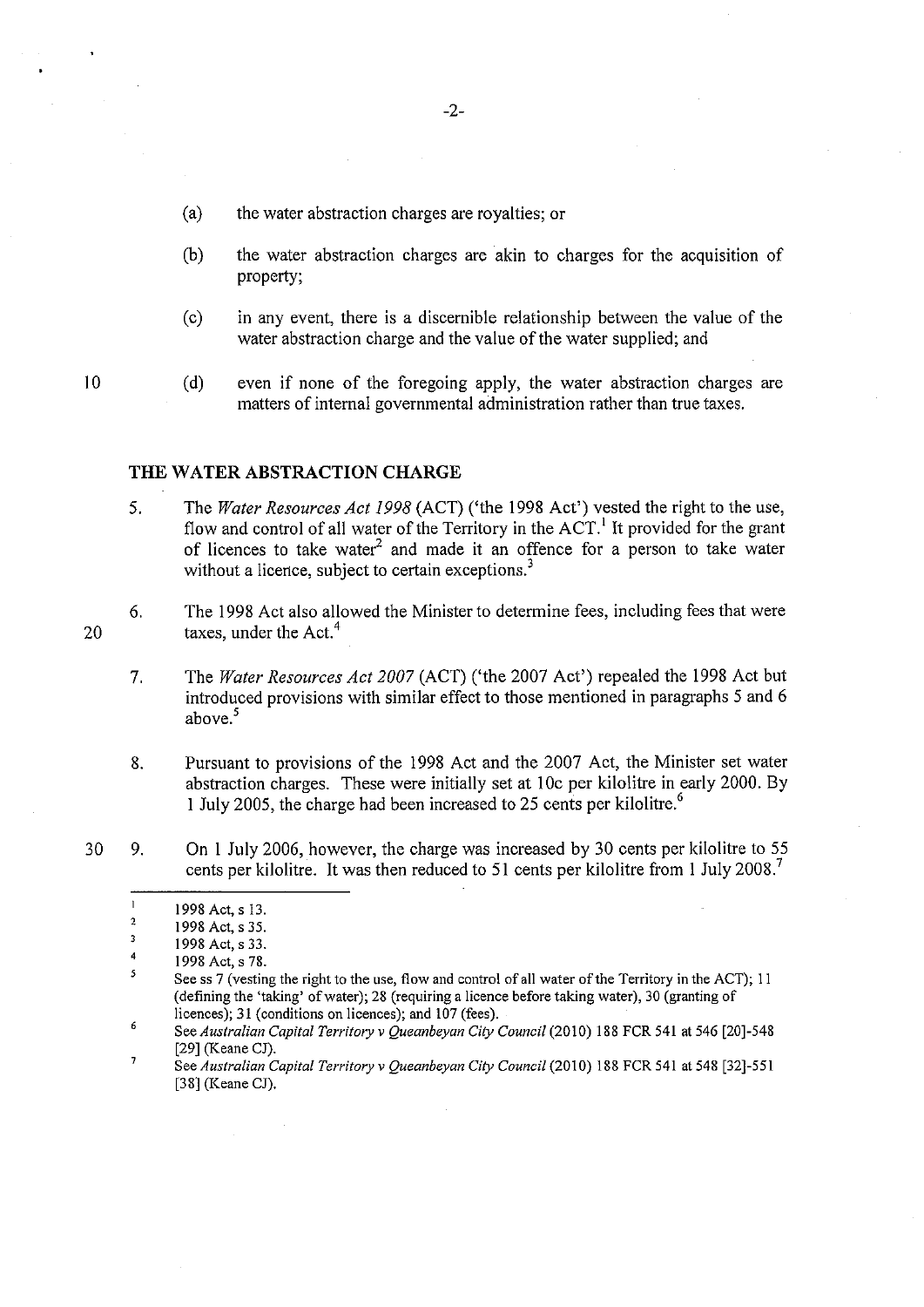- 10. ACTEW, the second respondent, holds a number of licences from the ACT to provide water and sewerage services. It supplies potable water to the appellant. Its contractual agreements with the appellant allow it to pass on the cost of the water abstraction charges.
- 11. The latest agreements between ACTEW and the appellant, however, provide that if any government charge is found to be invalid, the appellant would cease to be obliged to pay it.

#### ID STATEMENT **OF** ARGUMENT

#### (a) **Water** abstraction charge is a royalty

12. Section 90 of the Constitution provides:

On the imposition of uniform duties of customs the power of the Parliament to impose duties of customs and excise, and to grant bounties on the production or export of goods, shall become exclusive.

- 13. Excise duties are a type of tax; they are inland taxes on 'a step in the production, manufacture, sale or distribution of goods'.<sup>8</sup>
- 14. The appellant submits that the water abstraction charge is an excise because it has a revenue raising purpose and there is no discernible relationship between the water abstraction charge and the value of the commodity (potable water).
	- 15. These submissions should be rejected.
	- 16. The water abstraction charge is in the nature of a royalty rather than a tax. In *Stanton v Federal Commissioner of Taxation,* this Court explained the essence of a royalty in these terms:<sup>9</sup>

In the case of monopolies and the like the essential idea seems to be payment for each thing produced or sold or each performance or exhibition in pursuance of the licence. In the same way in the case of things taken from the land *the essential notion seems to be that the payment is made in respect of the taking of something which otherwise might be considered to belong to the owner of the land in virtue of his ownership.* In other words it is inherent in the conception expressed by the word that the payments should be made in respect of the particular exercise of the right to take the

20

 $\mathbf{\hat{z}}$ *Ha v New South Wales* (1997) 189 CLR 465 at 490 (Brennan CJ, McHugh, Gummow and Kirby JJ). 9 (1955) 92 CLR 630 at 641-642 (Dixon CJ, Wiliams, Webb, FulIagar, Kilto JJ).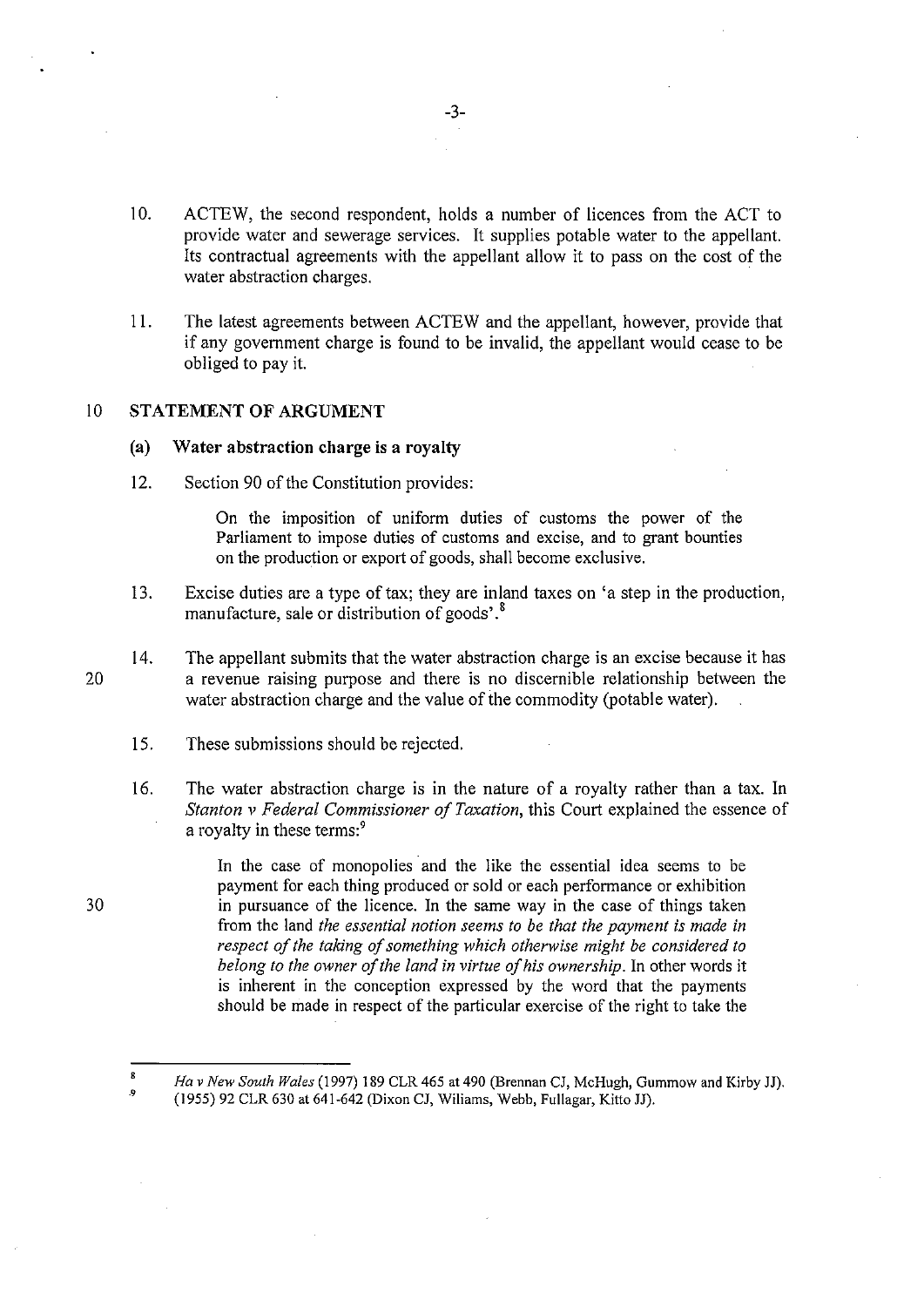substance and *therefore should be calculated either in respect of the quantity or value taken or the occasions upon which the right is exercised.* 

- 17. In *Yanner* v *Eaton* (' *Yanner'),* Gleeson, Gaudron, Kirby and Hayne JJ described a royalty as 'a fee exacted by someone *having property in a resource* from someone who exploits that resource<sup>5</sup>.<sup>10</sup>
- 18. It is not essential for a government to have beneficial ownership of a resource in order to charge royalties for its exploitation. *Yanner* itself demonstrates this. There the Court considered the effect of s 7 of the *Fauna Conservation Act 1974*  (Qld), which provided:

All fauna, save fauna taken or kept otherwise than in contravention of this Act during an open season with respect to that fauna, is the property of the Crown and under the control of the Fauna Authority.

19. The majority held that s 7 did not confer beneficial ownership of the fauna on the Crown and therefore did not extinguish all native title rights and interests to that fauna. Chief Justice Gleeson and Gaudron, Kirby and Hayne JJ construed s 7 as vesting in the Crown 'no more than the aggregate of the various rights of control by the Executive that the legislation created'.<sup>11</sup> Their Honours reached this conclusion after considering the relationship between s 7 and a royalty scheme provided for under s 67 of that Act and its predecessors. As they observed:  $12$ 

> Provisions vesting property in fauna in the Crown were introduced into Queensland legislation at the same time as provisions imposing a royalty on the skins of animals or birds taken or killed in Queensland... [T]he drafter of the early Queensland fauna legislation may well have seen it as desirable (if not positively essential) to provide for the vesting of some property in fauna in the Crown as a necessary step in creating a royalty system. *Further, the statutory vesting of property in fauna in the Crown may also owe much to a perceived need to differentiate the levy imposed by the successive Queensland fauna statutes from an excise. For that reason it may well have been thought important to make the levy as similar as*  possible not only to traditional royalties recognised in Australia and *imposed by a proprietor for taking minerals or timber from land, but also to some other rights (such as warren and piscary) which never made the journey from England to Australia.*

20. Chief Justice Gleeson and Gaudron, Kirby and Hayne JJ quoted approvingly from an article by Roscoe Pound on public ownership of certain resources:  $13$ 

10

20

<sup>10</sup>  (1999) 201 CLR 351 at [27] (emphasis added).

<sup>11</sup>  (1999) 201 CLR 351 at [30].

<sup>12</sup>  13 (1999) 201 CLR 351 at [27] (emphasis added).

**Original emphasis.**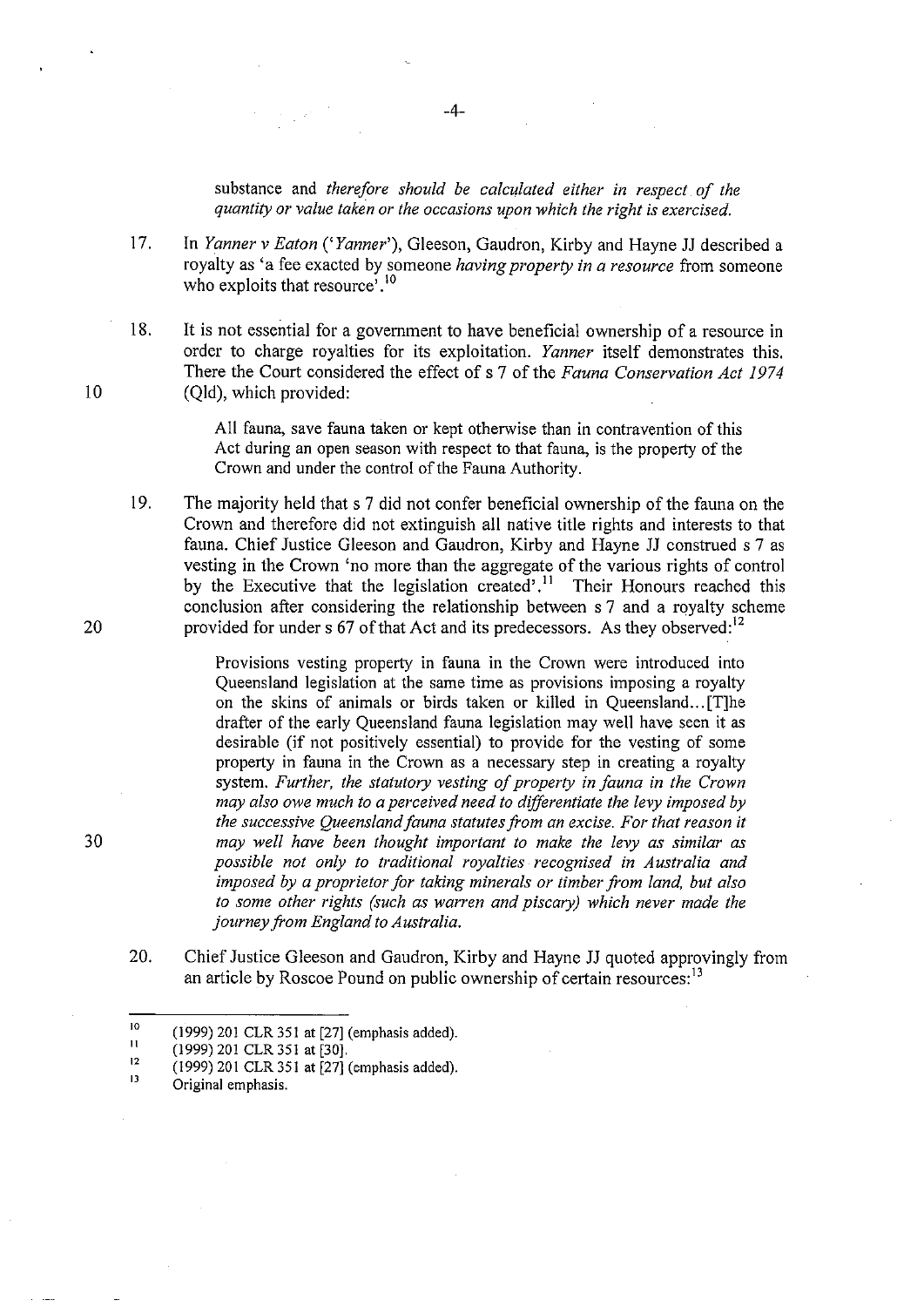We are also tending to limit the idea of discovery and occupation by making res nullius (eg, wild game) into res publicae and to justify a more stringent regulation of individual use of res communes (eg, of the use of running water for irrigation or for power) by declaring that they are the property of the state or are "owned. by the state in trust for the people". It should be said, however, that while in form our courts and legislatures seem thus to have reduced everything but the air and the high seas to ownership, in fact the so-called state ownership of res communes and res nullius is only a sort of guardianship for social purposes. It is imperium, not dominium. The state as a corporation does not own a river as it owns the furniture in the state house. *It does not own wild game as it owns the cash in the vaults of the treasury.* What is meant is that conservation of important social resources requires regulation of the use of res communes to eliminate friction and prevent waste, and requires limitation of the times when, places where, and persons by whom res nullius may be acquired in order to prevent their extermination. *Our modern way of putting it* is *only an incident of the nineteenth-century dogma that everything must be owned.* 

- 21. Given the majority's findings about the nature of property vested in the Crown and the royalty scheme created by the *Fauna Conservation Act* 1974 (Qld), *Yanner* supports the proposition that, in order to support a royalty, it is not necessary for a government to establish that it has beneficial ownership of a resource; a high degree of control or power over a resource will suffice.
- 22. Water is a resource that governments in Australia have controlled for well over a hundred years,<sup>14</sup> and the degree of control that the ACT exercises over water in the Territory is very extensive.<sup>15</sup> As mentioned earlier,<sup>16</sup> under the 1998 Act, the rights to the use, flow and control of all water of the ACT (including underground

16 Paragraph 5.

20

<sup>14</sup>  In *[CM Agriculture Ply Lld v Commonwealth,* French CJ, Gummow and Crennan JJ pointed out that **pre-federation statutes had recognised that water was common property that was not especially**  amenable to private property and was best vested in a sovereign state: see (2009) 240 CLR 140 at [52]-[57]. For a survey of the position under common law and under earlier statutes in Queensland, see A Preece, 'Water Rights of Land Owners in Queensland' (2000) 20 *The Queensland Lawyer*  230.

<sup>15</sup>  **It is noteworthy that water in and around the** *ACT* **has been regulated by various governments since**  at least the *Water Rights Act* 1896 (NSW), which vested the right to the use and flow and to the control of water in all rivers and lakes in the Crown: s 1(1). Upon the Commonwealth's acceptance of the Australian Capital Territory from New South Wales, this law was continued in force with necessary changes until other provision was made: *Seat of Government Acceptance Act 1909* (Cth), s **6. Later pieces of legislation that vested in governments control of aspects** of water **in the area**  include the Lake Burley Griffin Ordinance, s 11; the *Canberra Water Supply (Googong Dam) Act*  1974 (Cth), s 11; and the Lakes Ordinance 1976 (s 11). The 1998 Act and the 2007 Act represent a **natural development from such legislation,**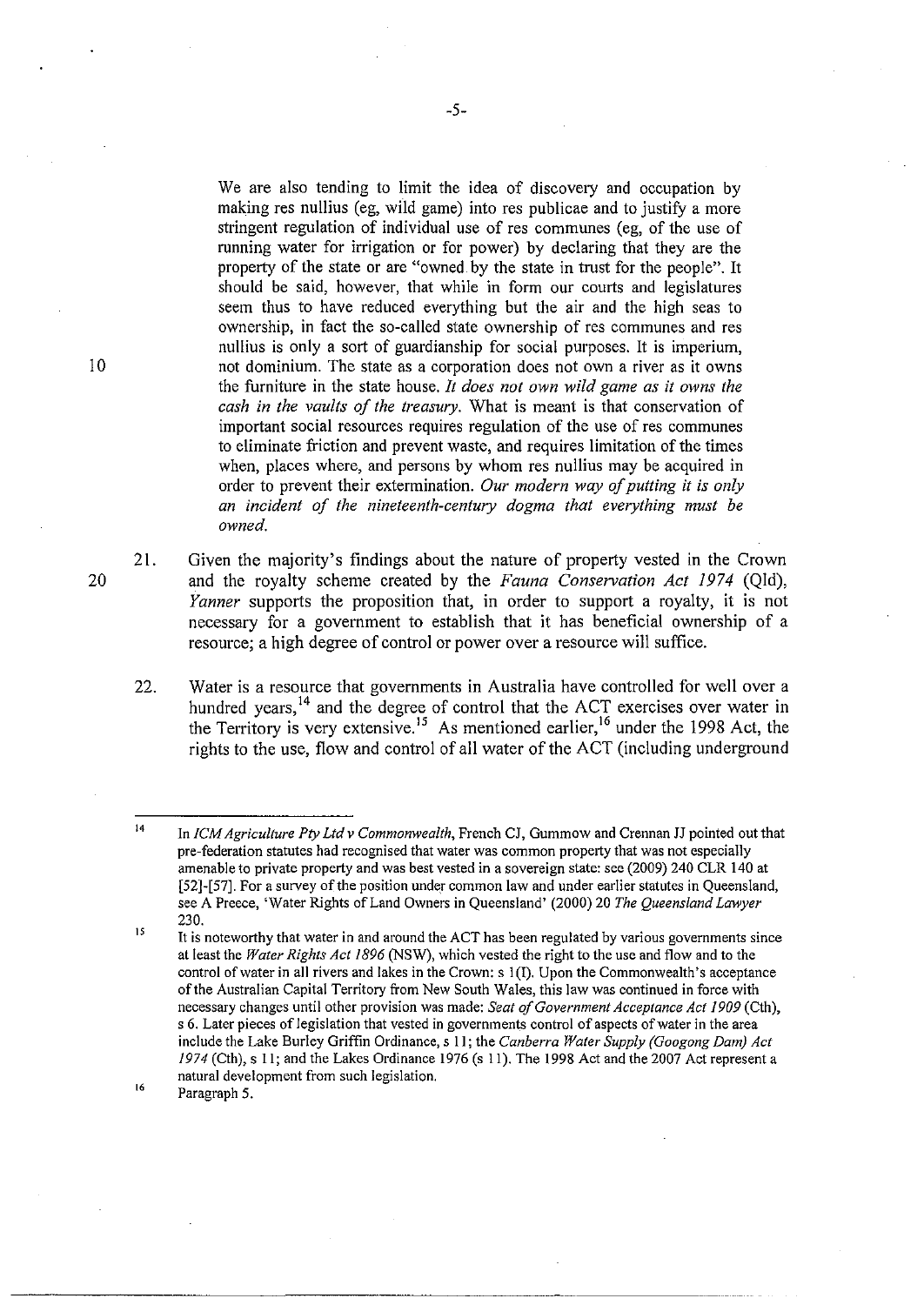water) were vested in the  $ACT<sup>T</sup>$  and it was an offence for a person to take water without a licence.<sup>1</sup> The 2007 Act has equivalent provisions.<sup>1</sup>

23. The water abstraction charge was payable by ACTEW as the holder of a water licence and was calculated on the amount of water used. In light of the ACT's control over water, the water abstraction charge satisfies the description of' a fee exacted by someone having property in a resource from someone who exploits that resource'. It is a royalty, not a tax. It is thus not an excise.<sup>20</sup>

10 24. It is irrelevant to this conclusion that the water abstraction charge may be imposed to raise revenue. This Court has never suggested that a royalty cannot be for revenue raising.<sup>21</sup> Indeed, any other view would erase the distinction between royalties and taxes, since there would be few, if any, royalties set by a government that did not have revenue raising as a primary purpose. The possibility that the ACT was seeking to 'replenish the Treasury'<sup>22</sup> therefore does not convert the water abstraction charge into a tax.

25. Likewise, it is irrelevant to the character of a royalty that there may not be a discernible relationship between the amount of the royalty and the value of the resource that is exploited. The appellant has cited no authority of this Court suggesting the need for such a relationship.

26. Furthermore, there is no reason in principle why the character of a royalty should depend on such a relationship. In the case of public resources such as water, there will seldom be an adequate means of determining value. It is telling that the appellant submits that, without any other suitable metric, an appropriate guide to value would be reasonable costs plus a reasonable rate of return.<sup>23</sup> Yet this would ignore all the non-economic matters which must be considered by a government in determining policy for a resource such as water and in setting a price for

<sup>17</sup>  1998 Act, s 13. It is submitted that the effect of these provisions is to divest persons of all common law rights and native title rights and to vest them in the ACT: see *Hanson* v *The Grass Gully Gold Mining Co* (1900) 21 NSWR (L) 271; *ICM Agriculture Ply Lld v Commonwealth* (2009) 240 CLR 140 at [54], [72] (French CJ, Gummow and Crennan JJ), [116] (Hayne, Kiefel and Bell JJ).

<sup>18</sup>  2007 Act, s 33.

<sup>19</sup>  The ACT Executive also has the right to use and dispose *of* water in the Googong Dam Area by virtue *of* s 11 *of* the *Canberra Water Supply (Googong Dam) Act* 1974 (Cth). The Commonwealth has granted a lease over the Googong Dam Area to the ACT for 150 years: see *Queanbeyan Cily Council* v *ACTEW Corporation* (2009) 178 FCR 510 at 514 [11] (Buchanan J).

<sup>20</sup>  *Harper v Minister for Sea Fisheries* (1989) 169 CLR 314 (Brennan J).

<sup>21</sup>  **By contrast, a revenue raising purpose is relevant to characterising an exaction as a fee for service or**  a tax: see *Airservices Australia v Canadian Airlines International Lld* (1999) 202 CLR 133 at 178 [90] (Gleeson and Kirby JJ); *Lutton v Lessels* (2002) 210 CLR 333 at 343 (Gleeson CJ).

<sup>22</sup>  *Fairfax* v *Federal Commissioner of Taxation* (1965) 114 CLR 1 at 19 (Windeyer J).

<sup>23</sup>  Appellant's Submissions on Water Abstraction Charge, para 74.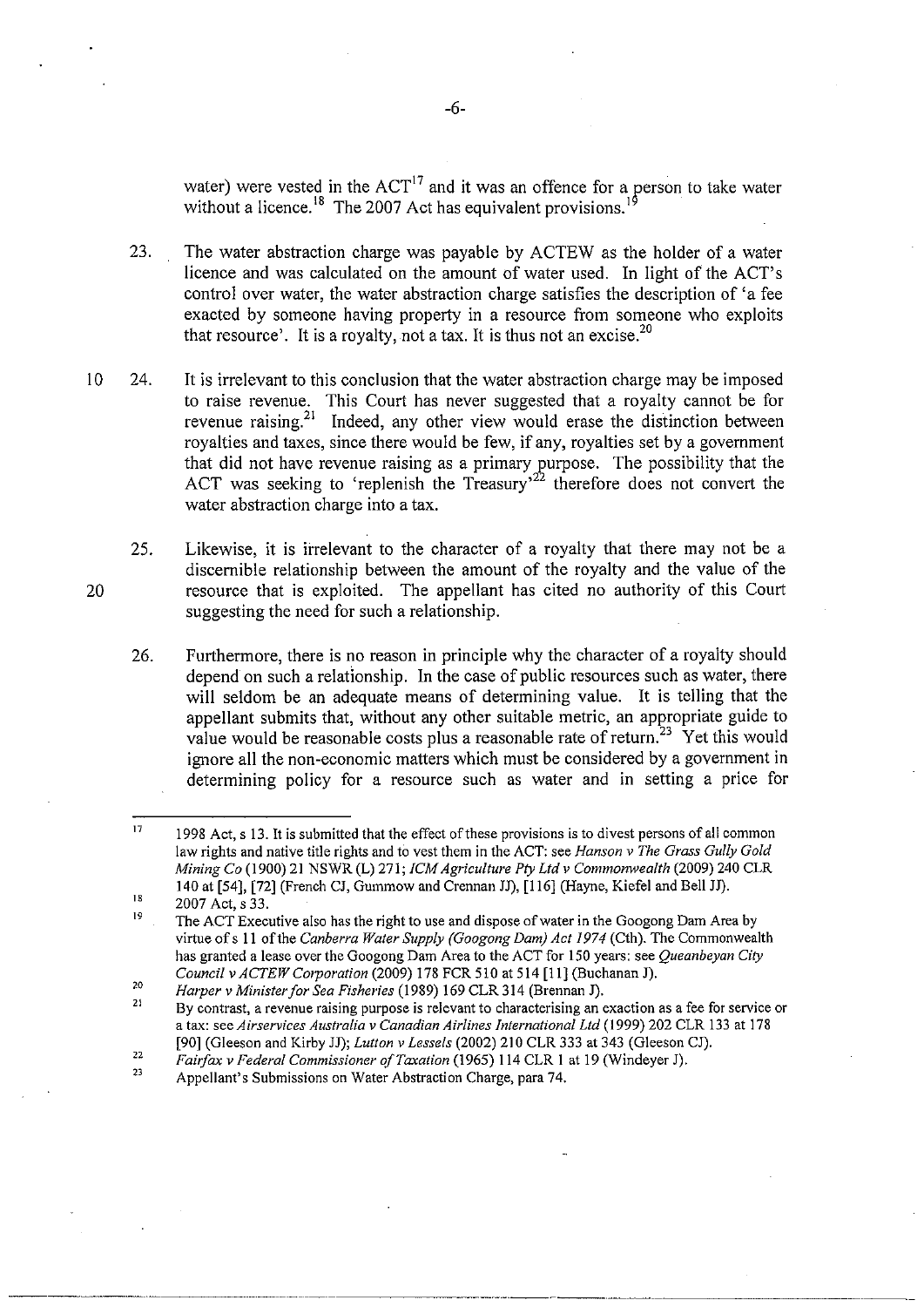exploitation of the resource. It would exclude considerations such as the possible impact of climate change on anticipated flows into the catchment areas; the projected demand for water in the coming decades; the levels of water necessary to ensure the health of the environment; and the social impact of price increases. Given the inherent limitations of trying to aIIocate a value to a natural resource such as water, it is submitted that a royalty need not have a discernible

27. 10 Nor does the purpose of s 90 of the Constitution require a discernible relationship between the value of the resource exploited and the rate at which a royalty is set. The appellant contends that if a State or Territory levy on the sale of a resource goes beyond charging for the value of the resource, this wiII impact on sales of the commodity. This, it says, in turn wiII impede the creation of national markets and will undermine the Commonwealth's real control over the taxation of commodities and its ability to stimulate home production.<sup>25</sup> But s 90 is framed in terms of excise duties, not royalties. The framers of the Constitution were familiar with the difference between taxes and royalties. To give s 90 an operation that narrowed the concept of royalties would be to overlook this point.

20 28. 30 In any event, these contentions ignore the fact that demand for a resource such as water will invariably be affected by a range of factors to which s 90 of the Constitution has no application. In the case of water in the ACT, for instance, the appeIIant's own case is that water restrictions imposed by the ACT in 2006 and 2007 restricted demand between 20% and 40%, whereas the water abstraction charge would have only reduced demand by  $1.3\%$ <sup>26</sup> As this demonstrates, in comparison with other factors, the asserted lack of a relationship between the rate at which a royalty is set and the value of the resource exploited may have only a negligible impact on demand. Since that is so, s 90 of the Constitution does not mandate that a charge or fee for the exploitation of a resource should only remain a royalty if it has a discernible relationship to value.<sup>27</sup>

(b) Water abstraction charges are akin to charges for the acquisition of property.

29. Even if the water abstraction charge were not in fact a royalty, it would be akin to a charge for the acquisition of property. In *Harper* v *Minister for Sea Fisheries,28*  this Court rejected a chaIIenge to commercial abalone licence fees imposed by the State of Tasmania. It found that the licence fees were not royalties, because the

-----.-~~~~~~~~~-~-

relationship to value.<sup>24</sup>

<sup>24</sup>  Compare Airservices Australia v Canadian Airlines International Limited ('Airservices Australia') (1999) 201 CLR 133 at 240 [312] (McHugh J); *Australian Capital Territory v Queanbeyan Cily Council* (2010) 188 FCR 54 I at[193(c)]-[194](Perram J).

<sup>25</sup>  Appellant's Submissions on Water Abstraction Charge, para 62.

<sup>26</sup>  Appellant's Submissions on Water Abstraction Charge, para 96.

<sup>27</sup>  Compare *Hematite Petroleum Pty Ltd v Victoria* (1983) 151 CLR 599 at 617 (Gibbs CJ).

<sup>28</sup>  (1989) 169 CLR314.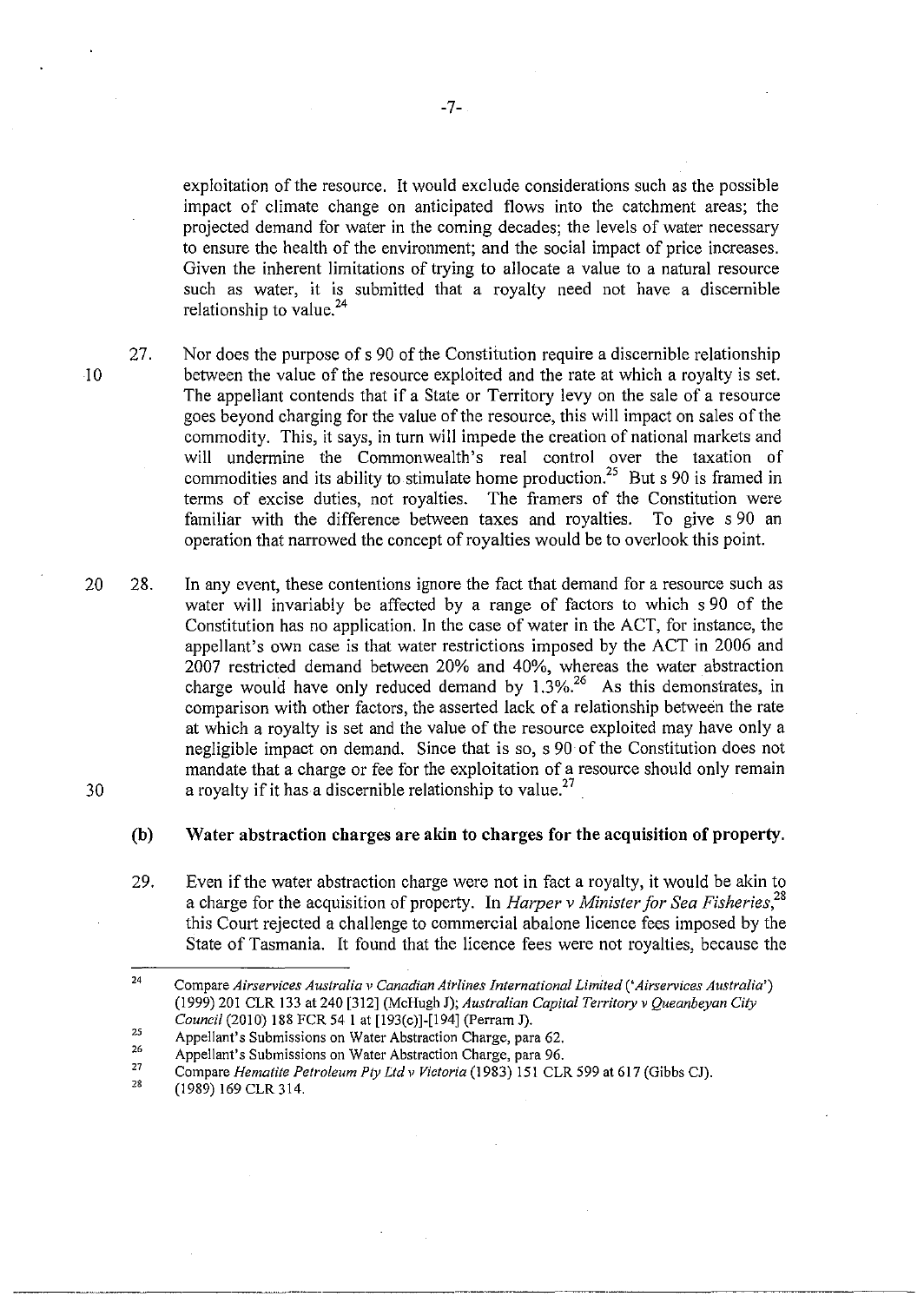State did not have a proprietary interest in relation to all of the abalone in the relevant waters.<sup>29</sup> Despite this, the Court held that environmental and Despite this, the Court held that environmental and conservation considerations deprived the licence fee of its character as a tax. Justice Brennan stated that the State has power to regulate fishing in its waters and that as 'the amounts payable to obtain an abalone fishing licence are of the same character as a charge for the acquisition of property, they do not bear the character of taxes [and] are not duties of excise' .30 Chief Justice Mason and Deane and Gaudron JJ generally agreed with these reasons and added:<sup>31</sup>

Under [the] licensing system, the general public is deprived of the right of unfettered exploitation of the Tasmanian abalone fisheries. What was formerly in the public domain is converted into the exclusive but controlled preserve of those who hold licences. The right of commercial exploitation of a public resource for personal profit has become a privilege confined to those who hold commercial licences. This privilege can be compared to a profit à prendre. In truth, however, it is an entitlement of a new kind created as part of a system for preserving a limited public natural resource in a society which is coming to recognise that, in so far as such resources are concerned, to fail to protect may destroy and to preserve the right of everyone to take what he or she will may eventually deprive the right of all content.

In that context, the commercial licence fee is properly to be seen as the price exacted by the public, through its laws, for the appropriation of a limited public natural resource to the commercial exploitation of those who, by their own choice, acquire or retain commercial licences. So seen, the fee is the quid pro quo for the property which may lawfully be taken pursuant to the statutory right or privilege which a commercial licence confers upon its holder. It is not a tax. That being so, it is not a duty of excise.

- 30. None of these four judges suggested that there was any requirement that there be a discernible relationship between the value of the resource taken and the level of the fee or charge. The reasoning of these judges in *Harper* is applicable to the water abstraction charge, as Keane  $\mathrm{CI}^{32}$  recognised below. It supports the conclusion that the charge is not a tax and is therefore not an excise.
- 31. The appellant relies upon the remarks of Dawson, Toohey and McHugh in *Harper*  to the effect that, even where an exaction is to conserve a public natural resource, it may be a tax if there is no discernible relationship between the exaction and the

10

20

30

-8-

<sup>29</sup>  30 (1989) 169 CLR 3 14 at 334 (Brennan J). This outcome, however. may need to be reassessed in the light of the Court's reasoning in *Yanner:* see paragraphs 18 to 21 above.

<sup>31</sup>  (1989) 169 CLR 314 at 336.

<sup>32</sup>  (1989) 169 CLR 314 at 325.

<sup>(2010) 188</sup> FCR 541 at 558 [65].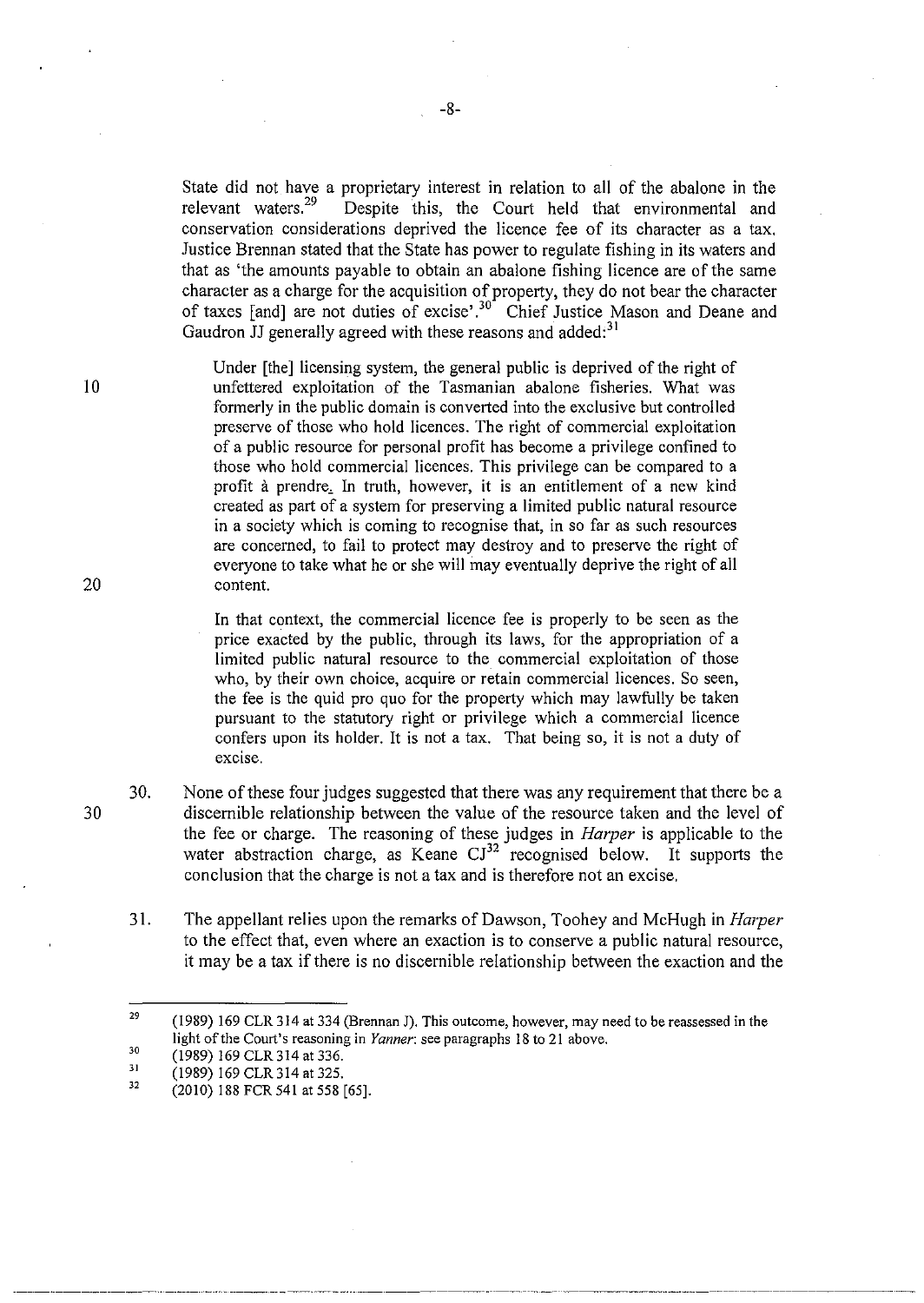value of what is acquired.<sup>33</sup> They also rely on statements by three judges in *Airservices Australia* seemingly approving of those remarks in *Harper. <sup>34</sup>*

32. However, the reliance is misplaced. The remarks of Dawson, Toohey and McHugh in *Harper* did not represent the ratio decidendi of that case.

33. Furthermore, the statements in *Airservices Australia,* properly understood, do no more than indicate that *if* there is a discernible relationship between the value of providing a service and the charge, it is not a tax; they do not indicate that the lack of a discernible relationship between the value of the commodity and the charge means that the charge must be a tax. Justice McHugh made this clear.<sup>35</sup>

# (c) Discernible relationship between the value of the water abstraction charge and the value of the water supplied.

34. In any event, there is a discernible relationship between value of water and the water abstraction charge. As Stone J recognised in the Full Court, a discernible relationship sets 'a very low threshold'.<sup>36</sup> It does not involve asking whether the charge in fact corresponds to the value of the resource taken. In *Harper,* for instance, this Court rejected a challenge to the commercial abalone licence fees as an excise although there was no apparent relationship between the value of what was acquired and the level of the fees for 1989.<sup>37</sup> The fee for the 1989 year was \$40,000 for a licence authorising the taking of abalone in excess of 15,000 tonnes and \$28,000 for a licence authorising the taking of a smaller quantity.<sup>38</sup> These fees were not referable to the value of abalone taken or (as the plaintiff point out)<sup>39</sup> the costs of providing any service. Despite this, Dawson, Toohey and McHugh JJ remarked: $40$ 

> Whilst the proper conclusion is that the amount paid for a commercial abalone licence is not a tax and, therefore, is not a duty of excise, that conclusion flows from all the circumstances of the case. Most important is the fact that it is possible to discern a relationship between the amount paid

-9-

30

20

10

À

<sup>33</sup>  (1989) 169 CLR 314 at 336-337.

J4 (1999) 201 CLR 133 at 191 [136] (Gaudron J), 233 [293], 234 [297] (McHugh J), 282-283 [445]- [447] (Gummow J).

<sup>35</sup>  (1999) 201 CLR 133 at 240 [312] (McHugh J). See also (1999) 201 CLR 133 at 191 [136] (Gaudron J).

<sup>36</sup>  (2010) 188 FCR 541 at 583 [174]. See also (2010) 188 FCR 541 at 561 [72](Keane CJ) (holding **that even 'the most exiguous relationship will ... exclude the conclusion that there is "no discernible relationship"').** 

<sup>37</sup>  The challenge was to regulation 17A of the Sea Fisheries Regulations (Tas) as in force for the years 1987, 1988 and 1989 in respect of abalone licences held by the plaintiff.

<sup>38</sup>  (1989) 168 CLR 314 at 328 (Brennan J) (quoting regulation 17 A).

<sup>39</sup>  (1989) 168 CLR 314 at 324.

<sup>40</sup>  (1989) 168 CLR 314 at 336.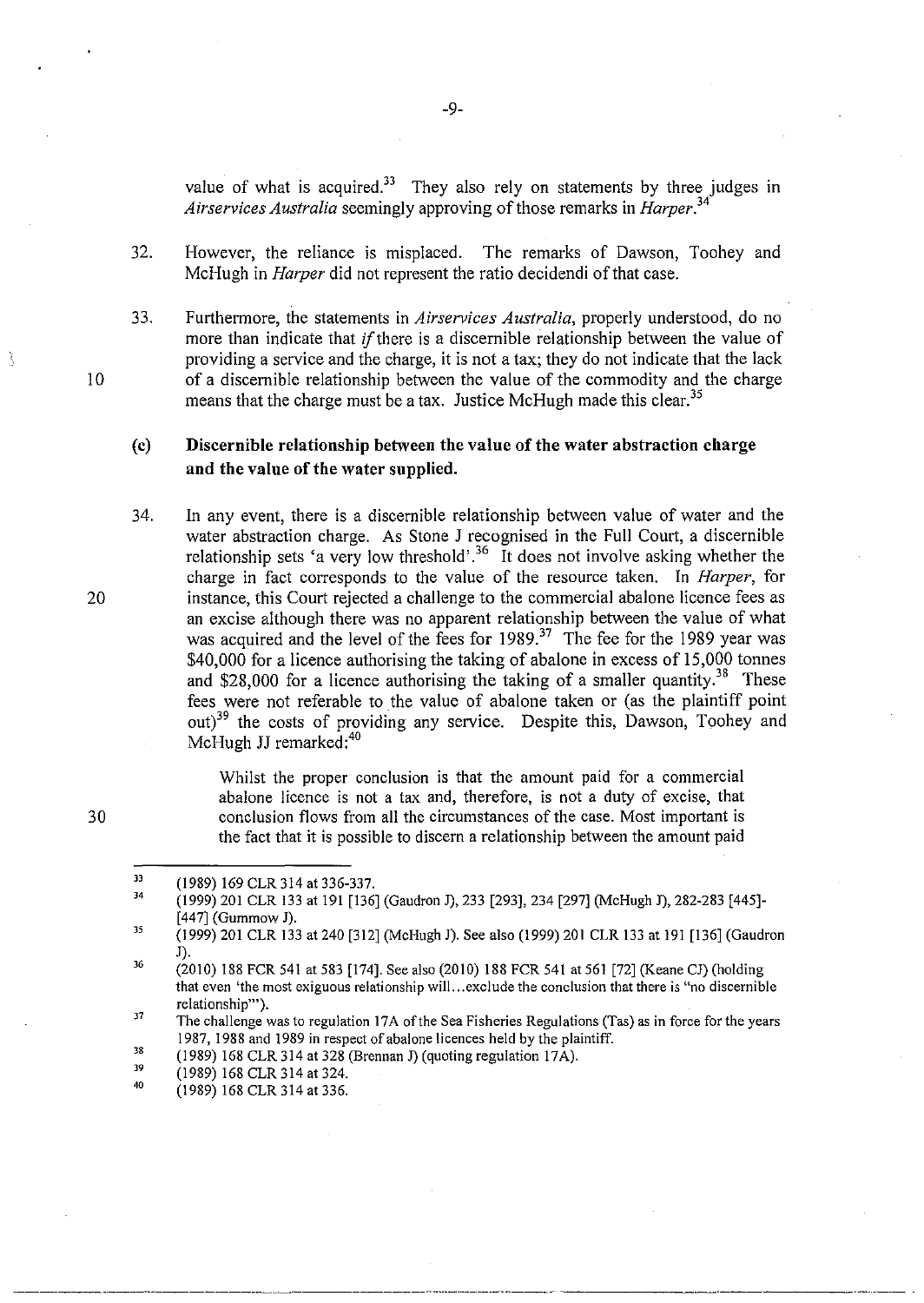and the value of the privilege conferred by the licence, namely, the right to acquire abalone for commercial purposes in specified quantities. In discerning that relationship it is significant that abalone constitute a finite but renewable resource which cannot be subjected to unrestricted commercial exploitation without endangering its continued existence.

35. The water abstraction charge concerns a finite but renewable resource that, on any view, is in need of regulation. That resource is controlled solely by the ACT. One of the ACT's stated objects in increasing the charge was to more truly reflect water's economic value. The appellant accepted that this reflected a genuine assessment.<sup>41</sup> It is, moreover, difficult to allocate a value to water and indeed there was conflicting expert opinion about that subject (which was not admitted into evidence because the primary judge did not regard it as relevant).<sup>42</sup> In these circumstances, it cannot be said that there was an absence of a discernible relationship between the value of the resource acquired by ACTEW and the water abstraction charge. The relationship is at least as strong as that in *Harper.* 

# (d) Water abstraction charges are matters of internal governmental administration rather than through taxes.

20 36. Finally, and in any event, the water abstraction charge is not a tax because ultimately it is no more than an internal financial arrangement between the ACT and an entity that it created and wholly owns and controls. In the Full Federal Court, Keane CJ opined:<sup>43</sup>

> When it is said that a tax is a compulsory exaction by a public authority for public purposes, what is in contemplation is an exercise of the power of the government lawfully to take from the governed, as opposed to the internal financial arrangements of the government. On this view, the imposition of the WAC upon ACTEW is not a tax because it is a governmental financial arrangement.

37. It is respectfully submitted that this view is correct. It is consistent with statements about the meaning of taxation that were well-known in the nineteenth century. In the United States, Thomas Cooley's treatise described taxes in these terms:<sup>44</sup>

> Taxes are defined as being the enforced proportional contribution bf persons and property, levied by the authority of the state for the support of the government, and for all public needs.

10

<sup>4</sup>J (2010) 188 FCR 541 at 549 [34] (Keane CJ).

<sup>42</sup>  See *Queanbeyan City Council* v *ACTEW Corporation* (2009) 178 FCR 510 at 528 [85]-530 [93] (Buchanan J).

<sup>43</sup>  (2010) 188 FCR 541 at 554 [51].

<sup>44</sup>  *A Treatise on the Law o/Taxation, including Local Assessments,* Chicago, 1st ed, 1881, p 1.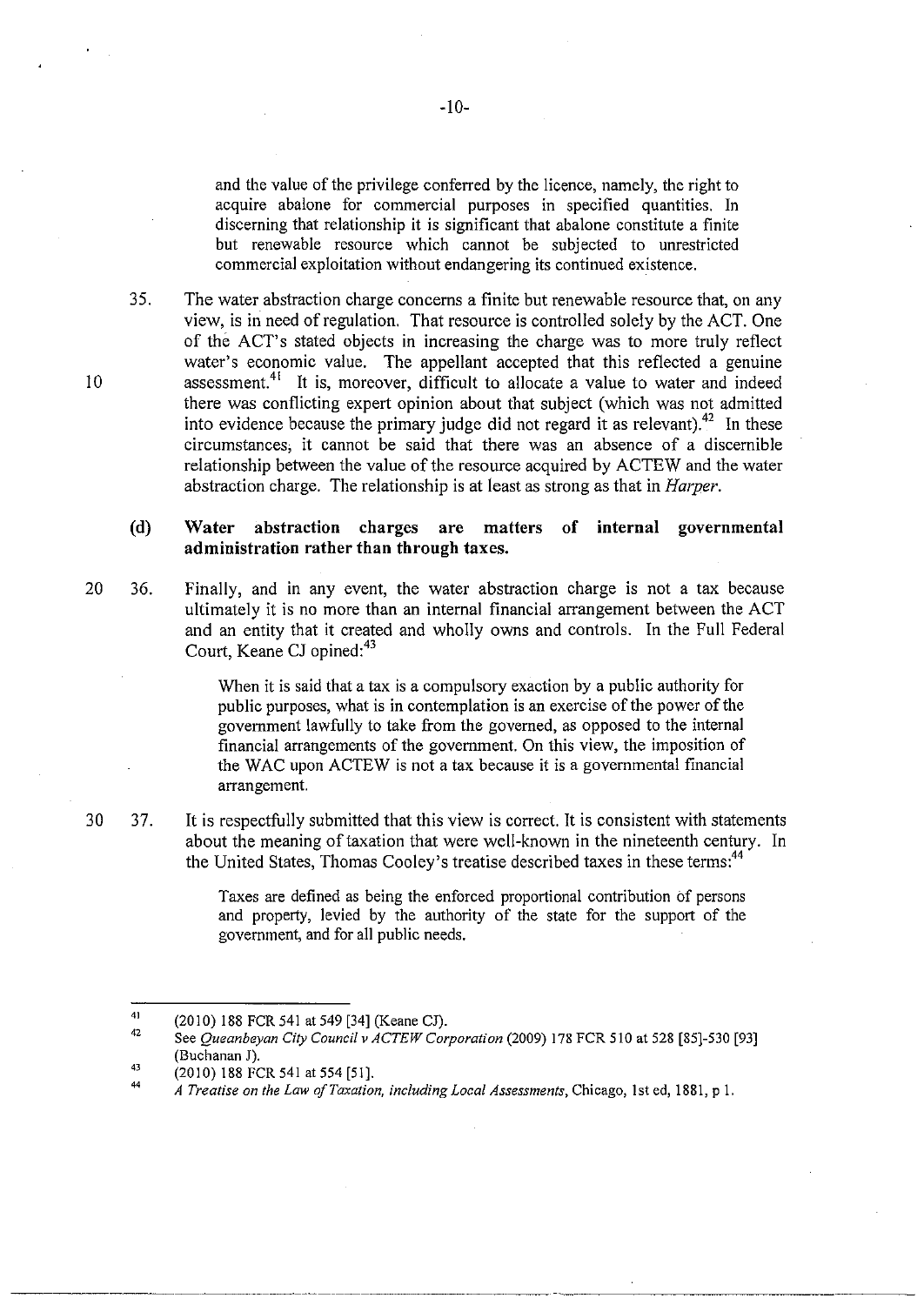They are the property of the citizen, demanded and received by the government to be disposed of to enable it to carry into effect its mandates, and to discharge its manifold functions.

38. Likewise, Ouick and Garran said:<sup>45</sup>

Taxation may now be defined as any exaction of money or revenue, by the authority of a State, *from its subjects or citizens and others* within its jurisdiction, for the purpose of defraying the cost of government, promoting the common welfare, and defending it by different names.

39. In *People* v *McCreery,* the Supreme Court of California observed:46

10

20

30

"Taxation" is a charge levied by the sovereign power upon the property of its subjects. It is not a charge upon its own property, nor upon property over which it has dominion.

40. While these statements need qualification in light of Australia's constitutional framework, which envisages that one government in the federation may tax another,47 they nonetheless support Keane *Cl's* view that taxes do not include internal governmental arrangements.

41. ACTEW is a territory-owned corporation. It is not entitled to any of the privileges or immunities of the ACT solely because of that status, nor is it immune from taxes solely because of that status.<sup>48</sup> However, it is intimately connected to the ACT and cannot properly be described as independent of it. It has voting shareholders who are ministers of the ACT government,<sup>49</sup> and who hold their shares on trust for the ACT.<sup>50</sup> The shareholding ministers may require ACTEW to comply with directions and with government policies.<sup>51</sup> If ACTEW borrows money from any source, it is obliged to pay to the ACT any amounts that the Treasurer determines in writing.<sup>52</sup> Furthermore, ACTEW's main objectives are public in character; it must not only maximise Treasury's investment but must operate in accordance with the object of ecologically sustainable development and it show a sense of social responsibility.<sup>53</sup> In short, the relationship between ACTEW and the ACT is such that, if ACTEW had been established by a State, it

<sup>45</sup>  *Annotated Constitution of the Australian Commonwealth,* 1901, P 550 (emphasis added).

<sup>46</sup>  47 34 Cal432 at 456. See also *People v Austin* (1874) 47 Cal. 353 at 361; *Van Brock/in v Anderson*  (1886) 6 Sup Ct 670 at 678.

<sup>48</sup>  See section 114 of the Constitution.

*Territory-owned Corporations Act 1990 (ACT),* s 8(2).

<sup>49</sup>  See *Queanbeyan City Council v ACTEW Corporation* (2009) 178 FCR 510 at 513 [5] (Buchanan J) and *Territory-owned Corporations Act 1990 (ACT),* s 13(4).

<sup>50</sup>  *Territory-owned Corporations Act 1990* (ACT), s 13(5).

 $\frac{51}{52}$ *Territory-owned Corporations Act 1990 (ACT),* ss 17, 17 A.

<sup>53</sup>  *Territory-owned Corporations Act 1990 (ACT),* s 31.

*Territory-owned Corporations Act 1990 (ACT),* s 7.